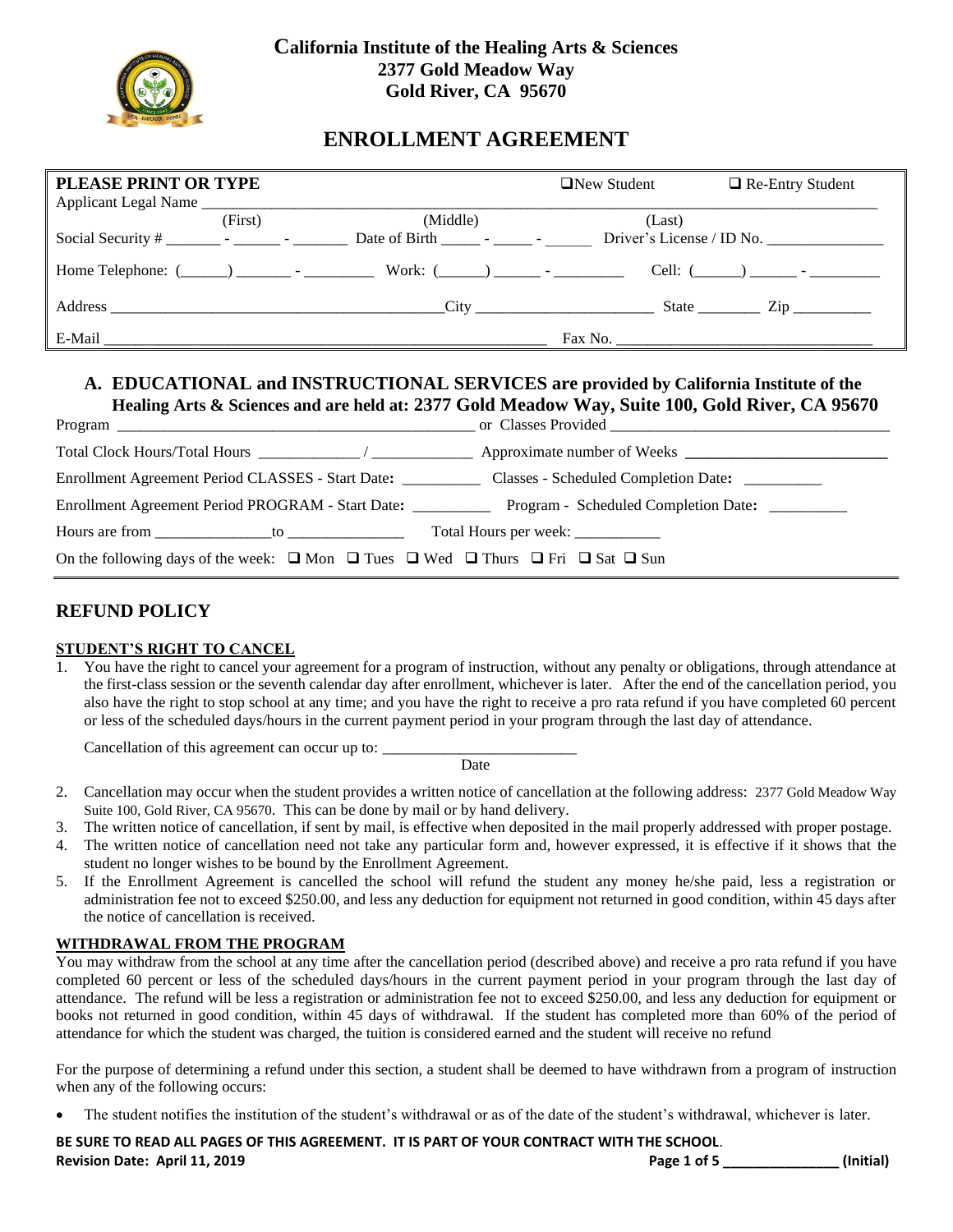- The institution terminates the student's enrollment for failure to maintain satisfactory progress; failure to abide by the rules and regulations of the institution; absences in excess of maximum set forth by the institution; and/or failure to meet financial obligations to the School.
- The student has failed to attend class for three (3) consecutive weeks.
- The student fails to return from a leave of absence.

For determining the amount of the refund, the date of the student's withdrawal shall be deemed the last date of recorded attendance. The amount owed equals the daily charge for the program (total institutional charge, minus non-refundable fees, divided by the number of days/hours in the program), multiplied by the number of days/hours scheduled to attend, prior to withdrawal. For the purpose of determining when the refund must be paid, the student shall be deemed to have withdrawn at the end of three (3) consecutive weeks. If the student has completed more than 60% of the period of attendance for which the student was charged, the tuition is considered earned and the student will receive no refund.

If any portion of the tuition was paid from the proceeds of a loan or third party, the refund shall be sent to the lender, third party or, if appropriate, to the state or federal agency that guaranteed or reinsured the loan. Any amount of the refund in excess of the unpaid balance of the loan shall be first used to repay any student financial aid programs from which the student received benefits, in proportion to the amount of the benefits received, and any remaining amount shall be paid to the student. If the student has received federal student financial aid funds, the student is entitled to a refund of moneys not paid from federal student financial aid program funds.

## **DISTANT EDUCATION PROGRAMS**

#### **STUDENT'S RIGHT TO CANCEL**

This institution offers distance educational programs where the instruction is not offered in real time. The Institution shall transmit the first lesson and any materials to any student within seven days after the institution accepts the student for admission.

The student has the right to cancel the agreement and receive a full refund before the first lesson and materials are received. Cancellation is effective on the date the written notice of cancellation is sent to: 2377 Gold Meadow Way, Suite 100, Gold River, CA 95670. If the institution sends the first lesson and materials before an effective cancellation notice was received, the institution shall make a refund within 45 days after the student's return of the materials.

Cancellation must occur prior to the receipt of the first lesson and materials, which will occur within seven days after the institution accepts the student for admission.

Initial

This Institution shall transmit all of the lessons and other materials to the student if the student (a) has fully paid for the educational program; and (b) after having received the first lesson and initial materials, requests in writing that all of the material be sent. If the Institution transmits the balance of the material as the student requests, the Institution shall remain obligated to provide the other educational services it agreed to provide, such as responses to student inquiries, student and faculty interaction, and evaluation and comment on lessons submitted by the student, but shall not be obligated to pay any refund after all of the lessons are material are transmitted.

#### **WITHDRAWAL FROM THE PROGRAM**

You may withdraw from the school at any time and receive a pro rata refund if you have completed 60 percent or less of the scheduled days in the current payment period in your program through the last day of attendance. The refund will be less a registration or administration fee not to exceed \$250.00, and less any deduction for books and materials not returned in new condition as stated as refundable on the enrollment agreement. A refund will be made within 45 days of withdrawal.

For the purpose of determining a refund under this section, a student shall be deemed to have withdrawn from a program of instruction when any of the following occurs:

- The student notifies the institution of the student's withdrawal or as of the date of the student's withdrawal, whichever is later.
- The institution terminates the student's enrollment for failure to maintain satisfactory progress; failure to abide by the rules and regulations of the institution; and/or failure to meet financial obligations to the School.

For the purpose of determining the amount of the refund, the date of the student's withdrawal shall be deemed the last date of recorded attendance. The amount owed equals the daily charge for the program (total institutional charge, minus non-refundable fees, divided by the number of days in the program), multiplied by the number of days scheduled to attend, prior to withdrawal. For distance education students scheduled days is based on a five-day week, which does not include Saturday or Sunday, or any defined holiday as enumerated in Section 6700 of the California Government Code (specific holidays published in the catalog).

If any portion of the tuition was paid from the proceeds of a loan or third party, the refund shall be sent to the lender, third party or, if appropriate, to the state or federal agency that guaranteed or reinsured the loan. Any amount of the refund in excess of the unpaid balance of the loan shall be first used to repay any student financial aid programs from which the student received benefits, in proportion to the amount of the benefits received, and any remaining amount shall be paid to the student. If the student has received federal student financial aid funds, the student is entitled to a refund of moneys not paid from federal student financial aid program funds.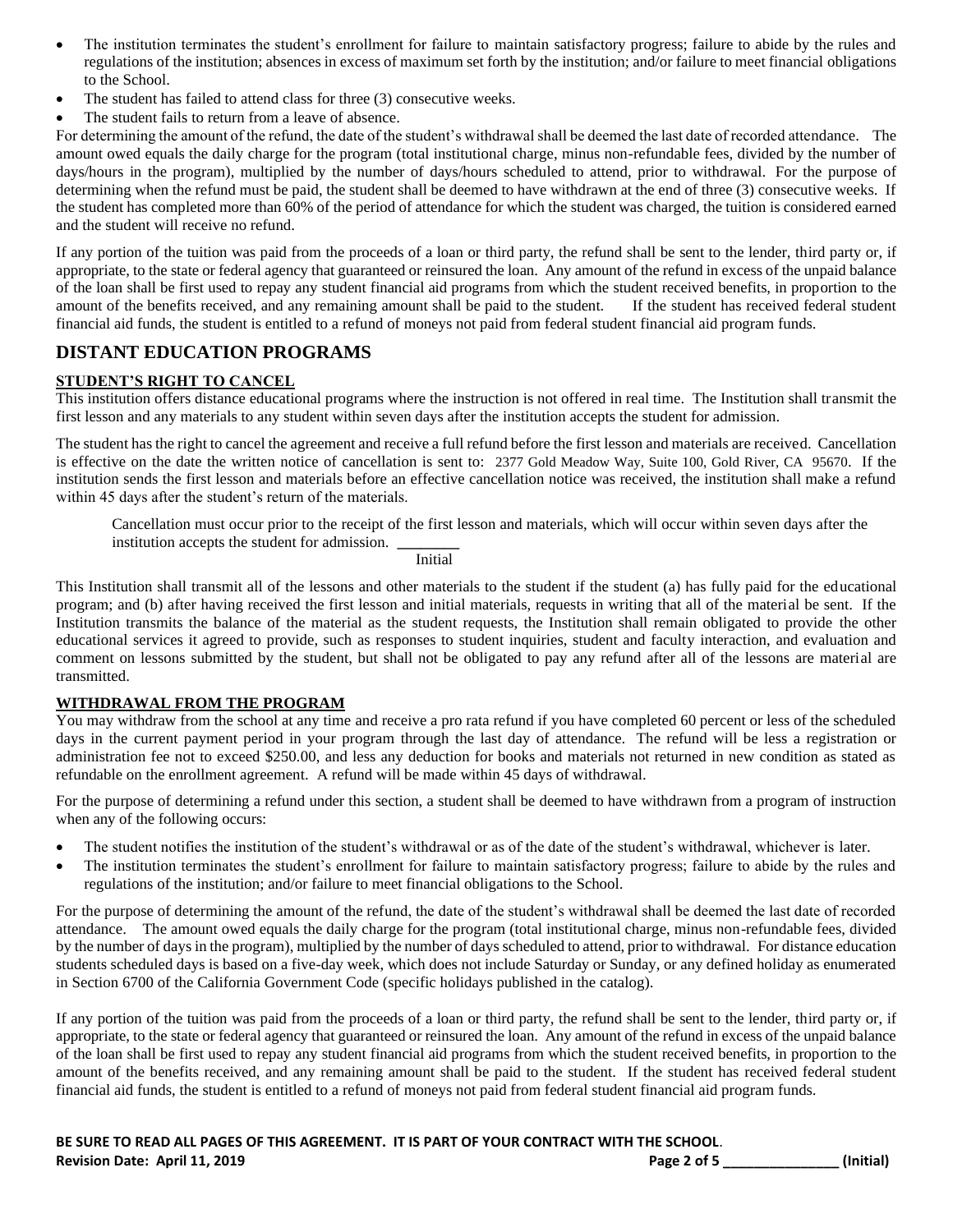| A. ITEMIZATION & TOTAL TUITION FEES                                                                                                                                                                                                    |                             |                                | Note: indicate if any of the charges are paid to an entity other than |  |
|----------------------------------------------------------------------------------------------------------------------------------------------------------------------------------------------------------------------------------------|-----------------------------|--------------------------------|-----------------------------------------------------------------------|--|
| the institution that is specifically required for participation in the educational program.                                                                                                                                            |                             |                                |                                                                       |  |
| <b>Registration Fee</b>                                                                                                                                                                                                                |                             | Non-Refundable                 |                                                                       |  |
| <b>Books</b>                                                                                                                                                                                                                           |                             | pricing changes by publishers. | Textbooks prices fluctuate depending on recent book editions and      |  |
| Equipment and Supplies (DUE AT SIGNING)                                                                                                                                                                                                | $\frac{\text{S}}{\text{S}}$ |                                | Non-Refundable upon removal from original packaging.                  |  |
| <b>Student Tuition Recovery Fund Fee</b>                                                                                                                                                                                               |                             | Non-Refundable                 |                                                                       |  |
| Financing, Student Loan Fee, or Interest                                                                                                                                                                                               |                             |                                |                                                                       |  |
| Tuition                                                                                                                                                                                                                                |                             | this Agreement.                | Prorated upon withdrawal. Refer to refund policy provision within     |  |
| ESTIMATED TOTAL CHARGES FOR THE ENTIRE PROGRAM                                                                                                                                                                                         |                             |                                | \$.                                                                   |  |
| <b>SUPPLIES &amp; EQUIPMENT FEE</b>                                                                                                                                                                                                    |                             |                                |                                                                       |  |
| TOTAL CHARGES FOR THE CURRENT PERIOD OF ATTENDANCE                                                                                                                                                                                     |                             |                                |                                                                       |  |
| <b>LESS DOWN PAYMENT</b>                                                                                                                                                                                                               |                             |                                |                                                                       |  |
| <u>TOTAL CHARGES THE STUDENT IS OBLIGATED TO PAY UPON ENROLLMENT \$_</u>                                                                                                                                                               |                             |                                |                                                                       |  |
| *YOU ARE RESPONSIBLE FOR THIS AMOUNT. IF YOU GET A STUDENT LOAN, YOU ARE RESPONSIBLE FOR                                                                                                                                               |                             |                                |                                                                       |  |
| REPAYING THE LOAN AMOUNT PLUS ANY INTEREST, LESS THE AMOUNT OF ANY REFUND.                                                                                                                                                             |                             |                                |                                                                       |  |
| $\mathbf{A}$ . The second contract of the second contract of the second contract of the second contract of the second contract of the second contract of the second contract of the second contract of the second contract of the<br>. |                             |                                |                                                                       |  |

## **Additional Fees, as applicable: \_\_\_\_\_\_\_\_\_\_\_\_\_\_\_\_\_\_\_\_\_\_\_\_\_\_\_\_\_\_\_\_\_\_\_\_\_\_\_\_\_\_\_\_\_\_\_\_\_\_\_\_\_\_\_\_\_\_\_\_\_\_\_\_\_\_\_\_\_\_\_\_\_\_\_\_\_\_\_\_**

## **STUDENT AGREES TO PAY ABOVE SPECIFIED FEES AS FOLLOWING:**

| Cash                                        |                                                                                                                                                                                                                                                                                                                               |                                     |
|---------------------------------------------|-------------------------------------------------------------------------------------------------------------------------------------------------------------------------------------------------------------------------------------------------------------------------------------------------------------------------------|-------------------------------------|
| <b>Credit Card</b>                          | $\mathbf{s}$ and $\mathbf{s}$ and $\mathbf{s}$ and $\mathbf{s}$ and $\mathbf{s}$ and $\mathbf{s}$ and $\mathbf{s}$ and $\mathbf{s}$ and $\mathbf{s}$ and $\mathbf{s}$ and $\mathbf{s}$ and $\mathbf{s}$ and $\mathbf{s}$ and $\mathbf{s}$ and $\mathbf{s}$ and $\mathbf{s}$ and $\mathbf{s}$ and $\mathbf{s}$ and $\mathbf{s$ | Credit Card Number:<br>Exp. Date:   |
| <b>Sponsor/Rehab</b>                        |                                                                                                                                                                                                                                                                                                                               | Name on Card or (Sponsor):          |
| <b>Check</b>                                |                                                                                                                                                                                                                                                                                                                               | Check Number: ________              |
| <b>Student Loan</b>                         | $\mathbf{s}$ and $\mathbf{s}$ and $\mathbf{s}$                                                                                                                                                                                                                                                                                | <b>Months</b><br>Date Last Payment: |
| $\Box$ VA / Corporate<br><b>BALANCE DUE</b> | $\mathbf{s}$                                                                                                                                                                                                                                                                                                                  | <b>Payment Agreement:</b>           |

THE TERMS AND CONDITIONS OF THIS AGREEMENT ARE NOT SUBJECT TO AMENDMENT OR MODIFICATION BY ORAL AGREEMENT. I, THE UNDERSIGNED PURCHASER OF THE PROGRAM OF TRAINING, HAVE READ, UNDERSTAND AND AGREE TO THE TERMS AND CONDITIONS CONTAINED HEREIN AND WITH MY SIGNATURE I CERTIFY HAVING RECEIVED AN EXACT COPY OF THIS AGREEMENT, A COPY OF THE SCHOOL CATALOG AND SCHOOL PERFORMANCE FACT SHEET. I FURTHER ACKNOWLEDGE THAT NO VERBAL STATEMENTS HAVE BEEN MADE CONTRARY TO WHAT IS CONTAINED IN THIS AGREEMENT. THIS ENROLLMENT AGREEMENT IS A LEGALLY BINDING INSTRUMENT WHEN SIGNED BY THE STUDENT AND ACCEPTED BY THE SCHOOL.

**I understand that this is a legally binding contract. My signature below certifies that I have read, understood, and agreed to my rights and responsibilities, and that the institution's cancellation and refund policies have been clearly explained to me.**

| Date |  |
|------|--|
| Date |  |
|      |  |
|      |  |

|                               | BE SURE TO READ ALL PAGES OF THIS AGREEMENT. IT IS PART OF YOUR CONTRACT WITH THE SCHOOL. |           |
|-------------------------------|-------------------------------------------------------------------------------------------|-----------|
| Revision Date: April 11, 2019 | Page 3 of 5                                                                               | (Initial) |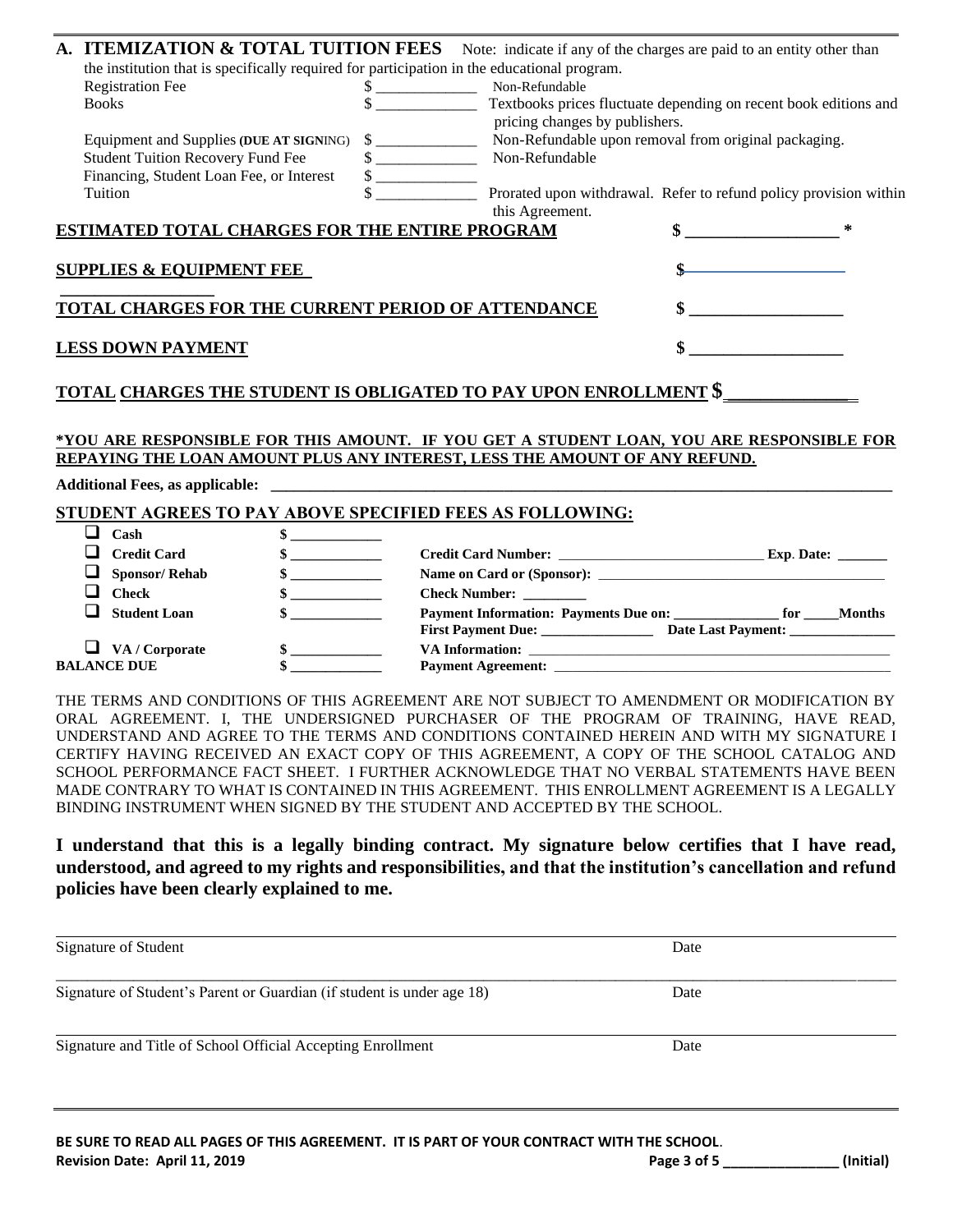## **UNDERSTANDINGS INITIAL**

- 1. **Catalog:** Information about CIHAS is published in a school catalog that contains a description of certain policies, procedures, and other information about the school. CIHAS reserves the right to change any provision of the catalog at any time. Notice of changes will be communicated in a revised catalog, an addendum or supplement to the catalog, or other written format. Students are expected to read and be familiar with the information contained in the school catalog, in any revisions, supplements and addenda to the catalog, and with all school policies. By enrolling in CIHAS, the Student agrees to abide by the terms stated in the catalog and all school policies.
- 2. **Location:** All residential instruction occurs at the address checked on Page 1 of this agreement. Distance education coursework is completed at a location determined by the student.
- 3. I understand that I will be awarded a Certificate/Diploma when I have completed all of the program requirements. A graduate must have passed each course and have satisfied all financial obligations.
- 4. **NOTICE CONCERNING TRANSFERABILITY OF CREDITS AND CREDENTIALS EARNED AT OUR INSTITUTION:** The transferability of credits you earn at CIHAS is at the complete discretion of an institution to which you may seek to transfer with credits from this Institute. Acceptance of the certificate/diploma you earn in the \_\_\_\_\_\_\_\_\_\_\_\_\_\_\_\_\_\_\_\_\_\_\_\_\_\_\_\_\_\_\_\_\_\_\_\_\_\_\_\_ program is also at the complete discretion of the institution to which you may seek to transfer. If the certificate/diploma that you earn at this institution are not accepted at the institution to which you seek to transfer, you may be required to repeat some or all of your coursework at that institution. For this reason, you should make certain that your attendance at this institution will meet your educational goals. This may include contacting an institution to which you may seek to transfer after attending CIHAS to determine if your credits, or certificate/diploma will transfer.
- 5. **Career Services:** Placement assistance is not provided. It is understood that the School does not and cannot promise or provide employment nor level of income or wage rate to any Student or Graduate because these programs are for selfemployment for Graduates to engage in a Private Practice.
- 6. **Questions:** Any questions a student may have regarding this enrollment agreement that have not been satisfactorily answered by the institution may be directed to the Bureau for Private Postsecondary Education at 2535 Capitol Oaks Drive, Suite 400, Sacramento, CA 95833, [www.bppe.ca.gov,](http://www.bppe.ca.gov/) toll-free telephone number (888) 370-7589 or by fax (916) 263-1897.
- 7. **Complaints:** A student or any member of the public may file a complaint about this institution with Bureau for Private Postsecondary Education by calling 888.370.7589 toll-free or by completing a complaint form, which can be obtained on the bureau's Internet Web site, [www.bppe.ca.gov.](http://www.bppe.ca.gov/)
- 8. **Financing:** The Student understands that if a separate party is financing his/her education, that the Student, and the Student alone, is directly responsible for all payments and monies owed to the school listed on this agreement.
- **9. Books/Supplies/Equipment:** The supplies for **the Clinical Hypnotherapist, Life Coach, Behavioral Therapist, and Holistic Health Practitioner** programs selected will be provided by the School at the stated charge. In the **Herbal Medicine Programs,** students will purchase herbs, books and supplies from vendors of their choice, at their expense. Lost, mutilated, or stolen items will be replaced at the expense of the student.
- **10. Distance Education Equipment Requirements provided by STUDENT:** working computer, on-line internet access, web-ex software access, printer, camera on computer monitor.

#### **11. Student Tuition Recovery Fund:**

"The State of California established the Student Tuition Recovery Fund (STRF) to relieve or mitigate economic loss suffered by a student in an educational program at a qualifying institution, who is or was a California resident while enrolled, or was enrolled in a residency program, if the student enrolled in the institution, prepaid tuition, and suffered an economic loss. Unless relieved of the obligation to do so, you must pay the state-imposed assessment for the STRF, or it must be paid on your behalf, if you are a student in an educational program, who is a California resident, or are enrolled in a residency program, and prepay all or part of your tuition.

You are not eligible for protection from the STRF and you are not required to pay the STRF assessment, if you are not a California resident, or are not enrolled in a residency program."

| ıge 4 of |  |
|----------|--|
|----------|--|